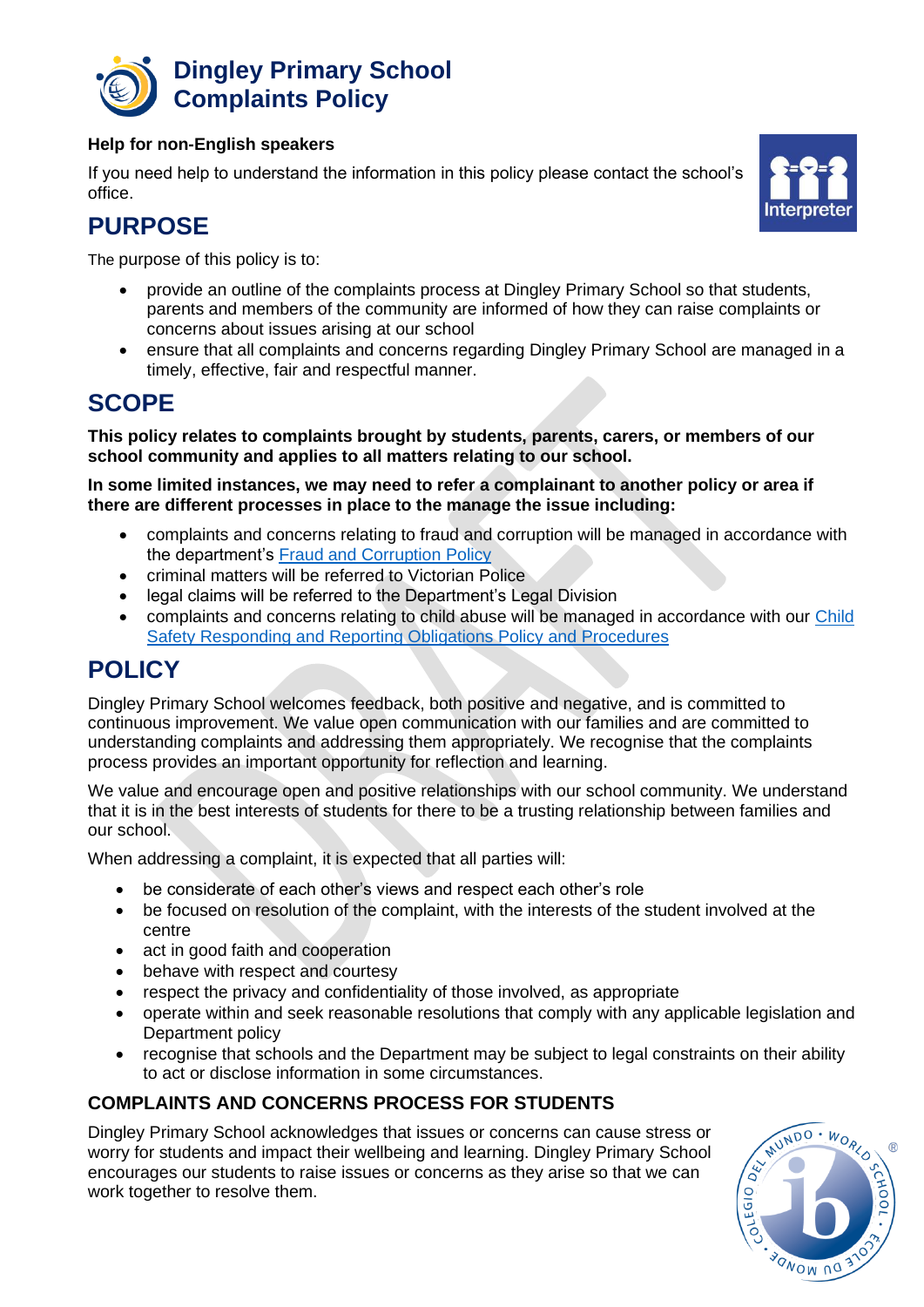

### **Dingley Primary School Complaints Policy**

Students with a concern or complaint can raise them with a trusted adult at school, for example, with your home group teacher, a specialist teacher, Education Support staff, the Assistant Principal or the Principal. This person will take your concern or complaint seriously and will explain to you what steps we can take to try to resolve the issue and support you.

You can also ask your parent, carer or another trusted adult outside of the school, to talk to us about the issue instead. Information about our parent/carer complaints and concerns process is outlined further below. The parent/carer process also applies to students who are mature minors, refer to: [Mature Minors and Decision Making.](https://www2.education.vic.gov.au/pal/mature-minors-and-decision-making/policy)

Further information and resources to support students to raise issues or concerns are available at:

- [Report Racism Hotline](https://www.vic.gov.au/report-racism-or-religious-discrimination-schools) (call 1800 722 476) this hotline enables students to report concerns relating to racism or religious discrimination
- [Reach Out](https://au.reachout.com/?gclid=CjwKCAiAgbiQBhAHEiwAuQ6BktaB5xneGFK3TnOql5c5eZ7af7dDm9ffLZa7N59FEtbtQzVIk8sGWhoC8N0QAvD_BwE)
- [Headspace](https://headspace.org.au/)
- [Kids Helpline](https://kidshelpline.com.au/?gclid=CjwKCAiAgbiQBhAHEiwAuQ6Bkro6UD2EBcRILznFnRhKjfi5I84jJlUa0fyiiYLQ4mHx5sXTStxH8BoCCEIQAvD_BwE) (call 1800 55 1800)
- [Victorian Aboriginal Education Association](https://www.vaeai.org.au/) (VAEAI)

#### **COMPLAINTS AND CONCERNS PROCESS FOR PARENTS, CARERS AND COMMUNITY MEMBERS**

#### **Preparation for raising a concern or complaint**

Dingley Primary School encourages parents, carers or members of the community who may wish to submit a complaint to:

- carefully consider the issues you would like to discuss
- remember you may not have all the facts relating to the issues that you want to raise
- think about how the matter could be resolved
- be informed by checking the policies and guidelines set by the Department and Dingley Primary School (see "Further Information and Resources" section below).

#### **Support person**

You are welcome to have a support person to assist you in raising a complaint or concern with our school. Please advise us if you wish to have a support person to assist you, and provide their name, contact details, and their relationship to you.

#### **Raising a concern**

Dingley Primary School is always happy to discuss with parents/carers and community members any concerns that they may have. Concerns in the first instance should be directed to your child's teacher or your child's year level team leader. Where possible, school staff will work with you to ensure that your concerns are appropriately addressed.

#### **Making a complaint**

Where concerns cannot be resolved in this way, parents or community members may wish to make a formal complaint to the Principal or Assistant Principal, noting that formal complaints should be directed to a member of the school's leadership team.

If you would like to make a formal complaint, in most cases, depending on the nature of the complaint raised, our school will first seek to understand the issues and will then convene a resolution meeting with the aim of resolving the complaint together. The following process will apply:

**1. Complaint received:** Please either email, telephone or arrange a meeting through the office MUNDO. with the Assistant Principal or Principal (see appendix), to outline your complaint so that we can fully understand what the issues are. We can discuss your **ARY** complaint in a way that is convenient for you, whether in writing, in person or over the phone.

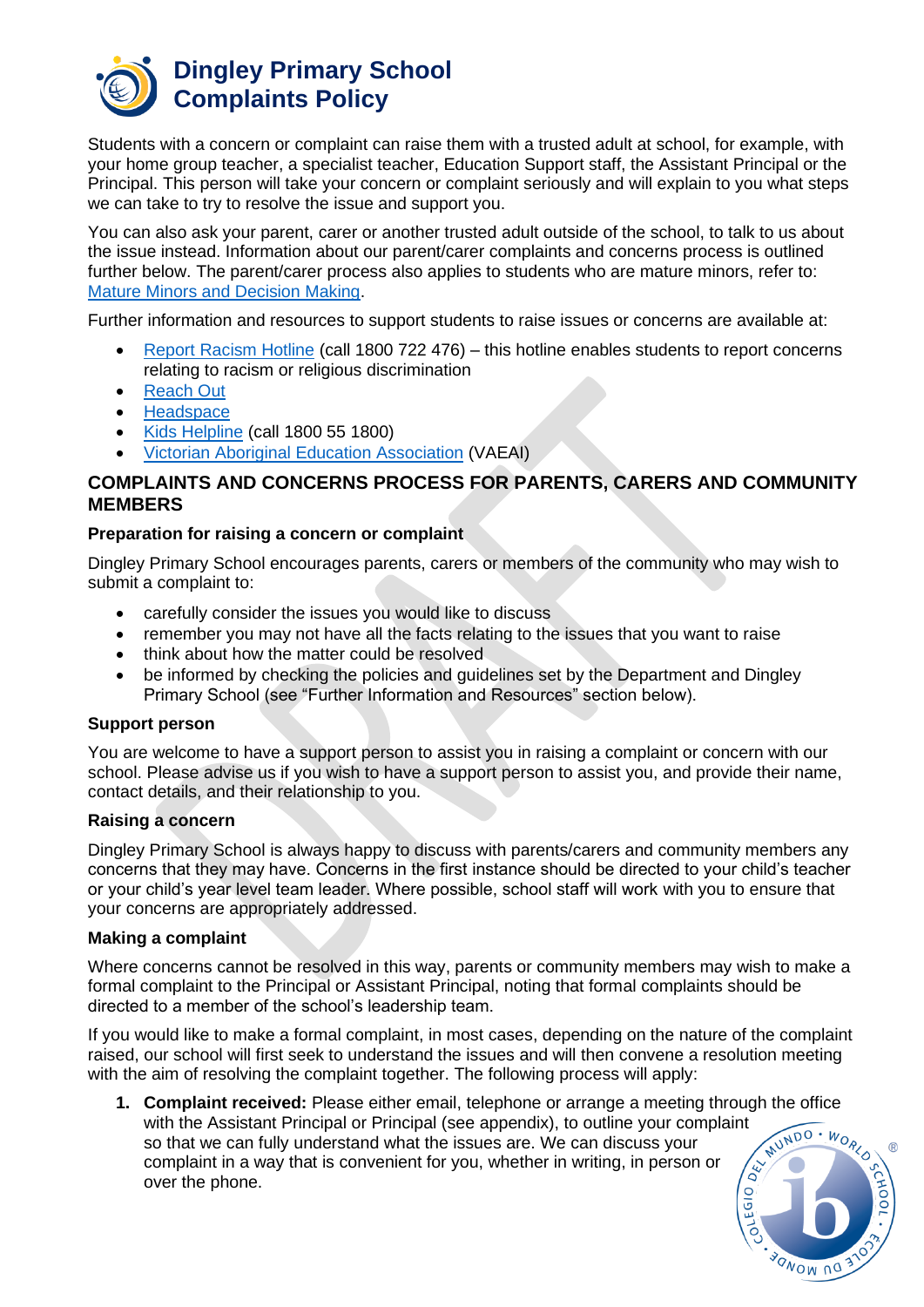

- **2. Information gathering:** Depending on the issues raised in the complaint, the Principal, Assistant Principal or nominee may need to gather further information to properly understand the situation. This process may also involve speaking to others to obtain details about the situation or the concerns raised.
- **3. Response:** Where possible, a resolution meeting will be arranged with the Assistant Principal/Principal to discuss the complaint with the objective of reaching a resolution satisfactory to all parties. If after the resolution meeting we are unable to resolve the complaint together, we will work with you to produce a written summary of the complaint in the event you would like to take further action about it. In some circumstances, the Principal may determine that a resolution meeting would not appropriate. In this situation, a response to the complaint will be provided in writing.
- **4. Timelines:** Dingley Primary School will acknowledge receipt of your complaint as soon as possible (usually within two school days) and will seek to resolve complaints in a timely manner. Depending on the complexity of the complaint, Dingley Primary School may need some time to gather enough information to fully understand the circumstances of your complaint. We will endeavour to complete any necessary information gathering and hold a resolution meeting where appropriate within 10 working days of the complaint being raised. In situations where further time is required, Dingley Primary School will consult with you and discuss any interim solutions to the dispute that can be put in place.

Please note that unreasonable conduct (e.g. vexatious complaints) may need to be managed differently to the procedures in this policy.

#### **Resolution**

Where appropriate, Dingley Primary School may seek to resolve a complaint by:

- an apology or expression of regret
- a change of decision
- a change of policy, procedure or practice
- offering the opportunity for student counselling or other support
- other actions consistent with school values that are intended to support the student, parent and school relationship, engagement, and participation in the school community.

In some circumstances, Dingley Primary School may also ask you to attend a meeting with an independent third party, or participate in a mediation with an accredited mediator to assist in the resolution of the dispute.

#### **Escalation**

If you are not satisfied that your complaint has been resolved by the school, or if your complaint is about the Principal and you do not want to raise it directly with them, then the complaint should be referred to the South Eastern Victoria Regional Office by contacting [serv@education.vic.gov.au](mailto:serv@education.vic.gov.au) / 1300 338 738.

Dingley Primary School may also refer a complaint to South Eastern Victoria Regional Office if we believe that we have done all we can to address the complaint.

For more information about the Department's parent complaints process, including the role of the Regional Office, please see: [Raise a complaint or concern about your school.](https://www.vic.gov.au/raise-complaint-or-concern-about-your-school#speaking-to-your-school)

#### **Record keeping and other requirements**

To meet Department and legal requirements, our school must keep written records of:

- serious, substantial or unusual complaints
- complaints relating to the Child Information Sharing Scheme and Family Violence Information Sharing Scheme, to meet regulatory requirements refer to Child and Family Violence Information Sharing Schemes for further information

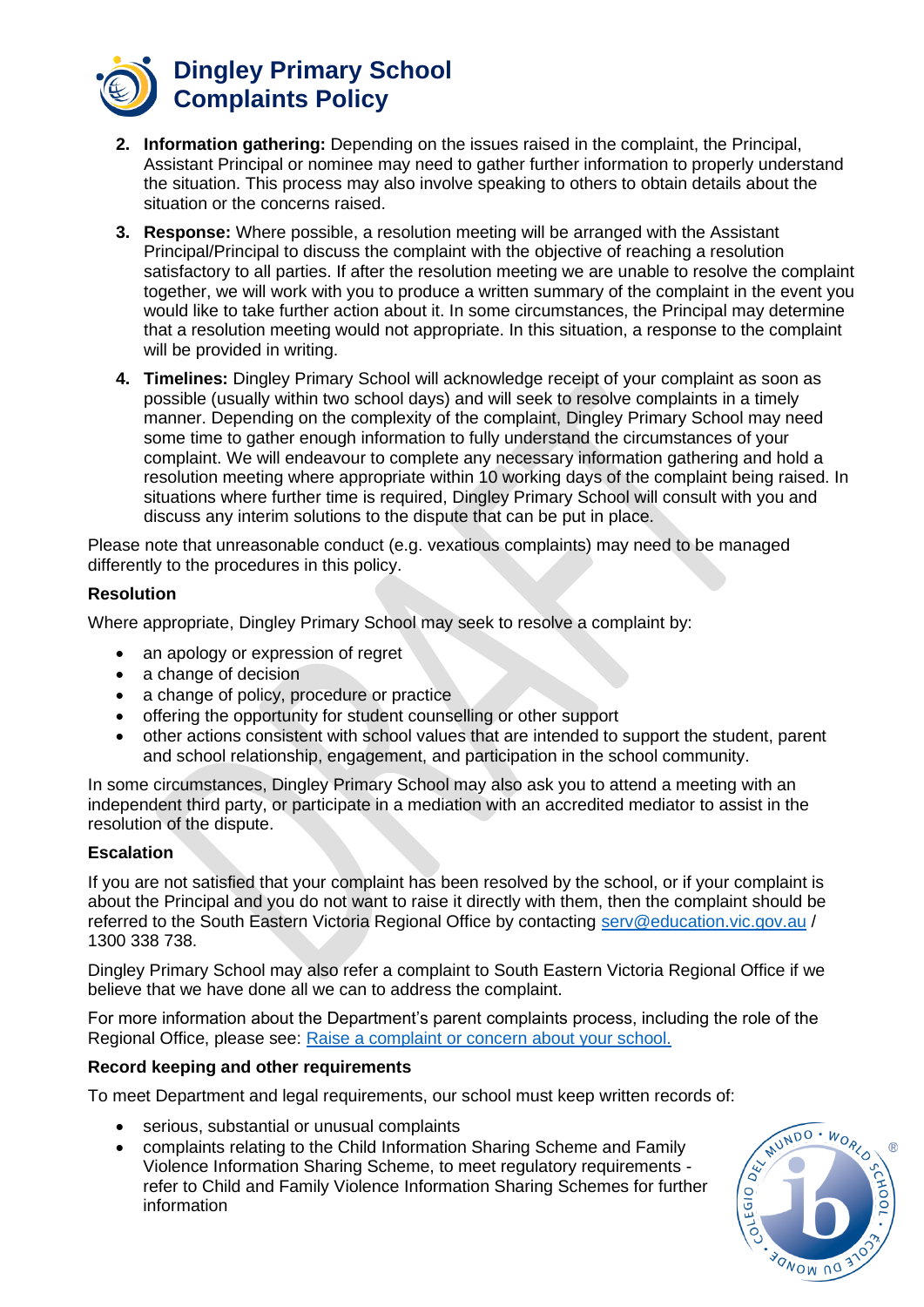

Our school also follows Department policy to ensure that record-keeping, reporting, privacy and employment law obligations are met when responding to complaints or concerns.

### **COMMUNICATION**

This policy will be communicated to our school community in the following ways:

- available publicly on school website
- included in staff induction processes
- included in our staff handbook/manual
- included in transition and enrolment packs
- hard copy available from school administration upon request

### **FURTHER INFORMATION AND RESOURCES**

The Department's Policy and Advisory Library (PAL):

• [Complaints -](https://www2.education.vic.gov.au/pal/complaints/policy) Parents

The Department's parents' website:

- [Raise a complaint or concern about your school](https://www.vic.gov.au/raise-complaint-or-concern-about-your-school)
- [Report racism or religious discrimination in schools](https://www.vic.gov.au/report-racism-or-religious-discrimination-schools)
- Dingley Primary School's Statement of Values

## **POLICY REVIEW AND APPROVAL**

| Policy last reviewed       | May 2022                                                                       |
|----------------------------|--------------------------------------------------------------------------------|
| Consultation               | School Council - 14 June 2022                                                  |
|                            | School community via newsletter - 17 June 2022                                 |
| Approved by                | Principal                                                                      |
| Next scheduled review date | June 2024 – noting that the mandatory review cycle for this policy 2<br>years. |